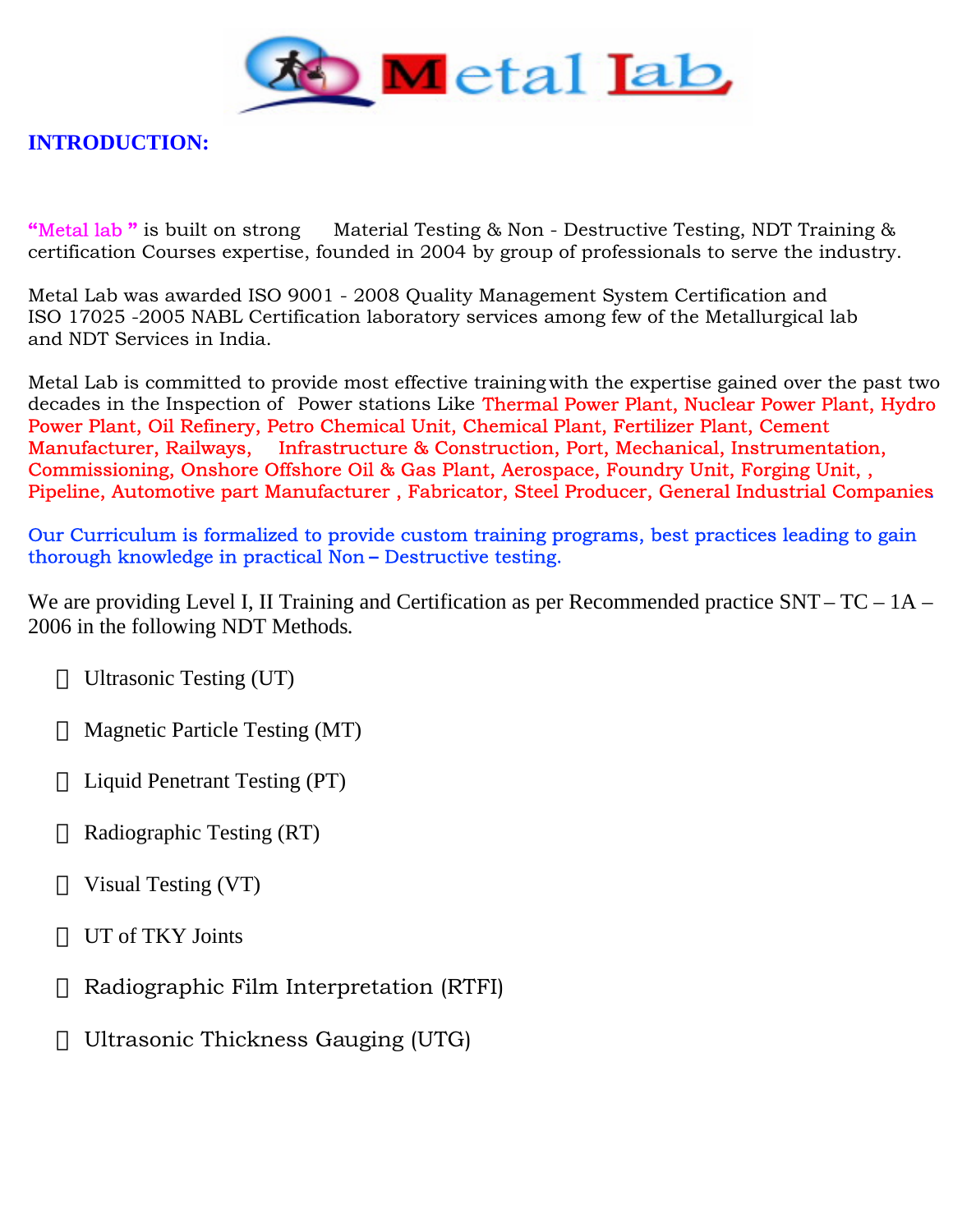This session is intended for managers, supervisors and inspection personnel and all individuals interested in the phased‐array technology. It provides the basic testing principles, equipment usage, and current in ‐use applications for the pe tro‐chemical, oil and gas industries and nuclear industries for welded structures

Phased Array Ultrasonic Testing (PAUT)

Time of Flight Diffraction (TOFD)

# Metal Lab NDT Capabilities:

Ultrasonic Flaw Detection

Phased Array Ultrasonic Testing

Time of Flight Diffraction

Magnetic Particle Testing

Liquid Penetrant Testing

Ultrasonic Thickness Gauging

Chemical Analysis, Mechanical Properties, Micro Structure, Macro Analysis, Hardness, Positive Material Identification (PMI),Corrosion Test, Salt pray, Water Analysis, Rubber, Wood, Bricks, Paint, Oil, Soil etc…

Mechanical Calibration

Consultancy Services in NDT & metallurgy

Inspection (Material Testing & Non – Destructive Testing)

Training and Certification of NDT Personnel as per SNT – TC – 1A

Manpower recruitments in NDT & Welding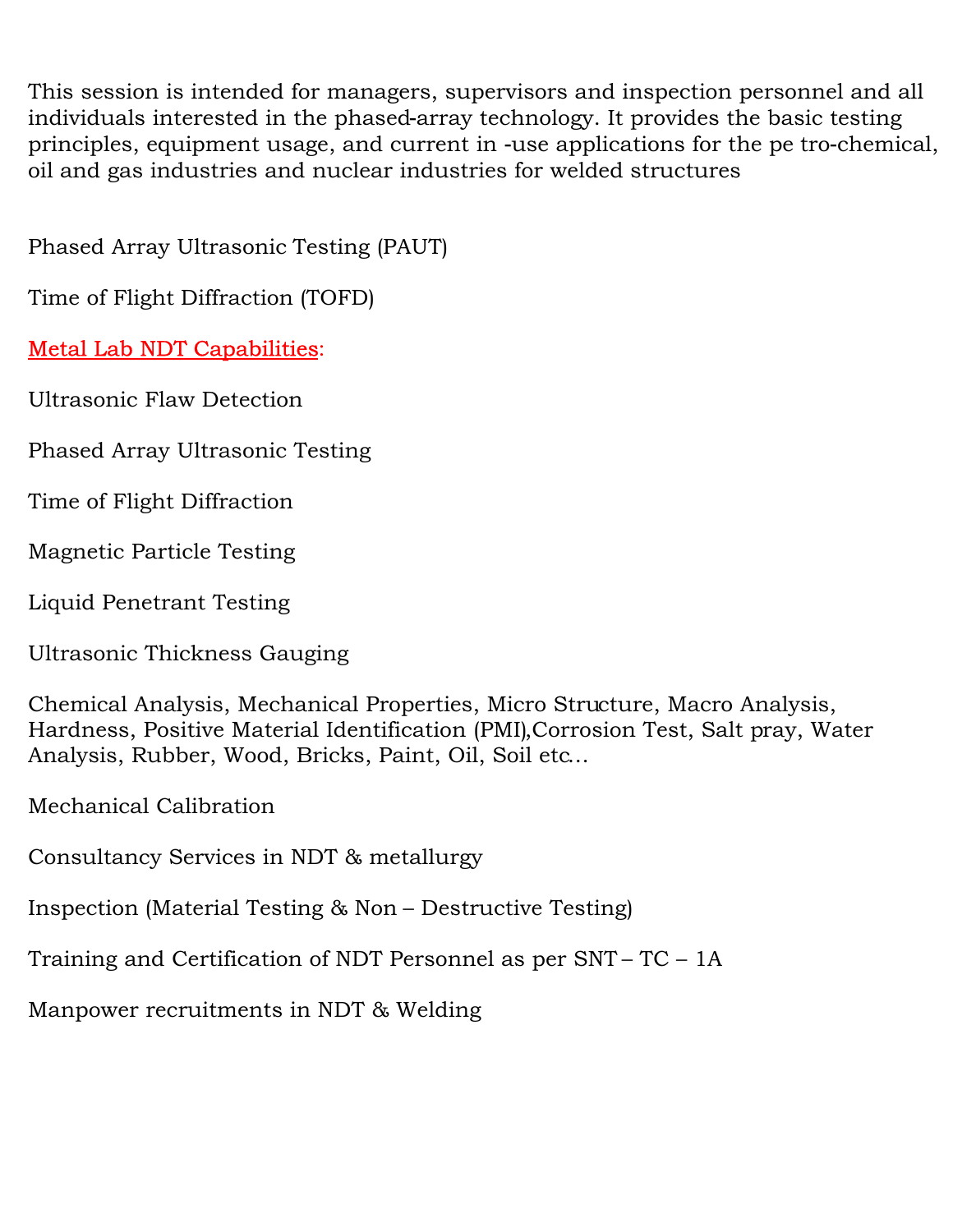

New No.4, Old No.128/3, IInd Floor, East Vannier Street, West K.K.Nagar, Chennai-600 078. Ph :044 - 43072173 Cell: 093810 48884/093845 77677 E-mail : metallabchennai@yahoo.co.in Website: www.metallab.in

# NDT TRAINING & CERTIFICATION COURSE **–** ULTRASONIC TESTING

| LEVEL I & II |         |                                                                                                        |          | 40 – Hours (5 Days) |
|--------------|---------|--------------------------------------------------------------------------------------------------------|----------|---------------------|
|              |         | As per ASNT SNT – TC – $1A - 2006$ Recommended Qualification Hours for Initial Training and Experience |          |                     |
| Training     | Level I | :40 hrs                                                                                                | Level II | : 40 hrs            |
| Experience   | Level I | $: 210$ hrs                                                                                            | Level II | : 630 hrs           |

### Overview

The course is intended to provide thorough knowledge in the principles of Ultrasonic Testing-UT and fundamentals of materials and pr ocesses such that the trainee would be able to identify suitability of UT for the material and inspection techniques, develop techniques and procedures, analyze the test results and document the same and be familiar with codes, standards and specifications.

### COURSE CONTENTS

- 
- 2. Generation of Ultrasonic waves,
- 3. Interaction of ultrasound with matter & boundaries, 3. Principles of DGS / DAC Methods,
- 
- 
- 
- 
- 
- 9. Inspection procedures,
- 10. Types of Discontinuities

Complete calibration of ultrasonic flaw detection equipment Same as for Level 1 course + Interpretation, Evaluation for various types of transducers, Discontinuity Detection, Of Indications using DGS/DAC. Evaluation Methods Locating the flaw and Size Estimation Techniques and Echo Dynamics, Beam Profile and Plotting

### Level I Course Outline Level II Course Outline

Review of Level I Course and

- 1. Properties of Sound Waves,<br>
2. Generation of Ultrasonic waves,<br>
2. Immersion Techniques
	-
	-
- 4. Types of Probes, 4. Echo dynamics for Reflector Evaluation,
- 5. Test Methods, 5. Codes, standards and Procedures
- 6. Test Equipment, 6. Acceptance Standards,
- 7. Instrumentation, 7. Evaluation of Test Equipment,
- 8. Test Variables, 8. Manufacturing Process and Discontinuities

### UT LEVEL I PRACTICAL TRAINING UT LEVEL II PRACTICAL TRAINING

An ISO 9001 - 2008 Certified Organization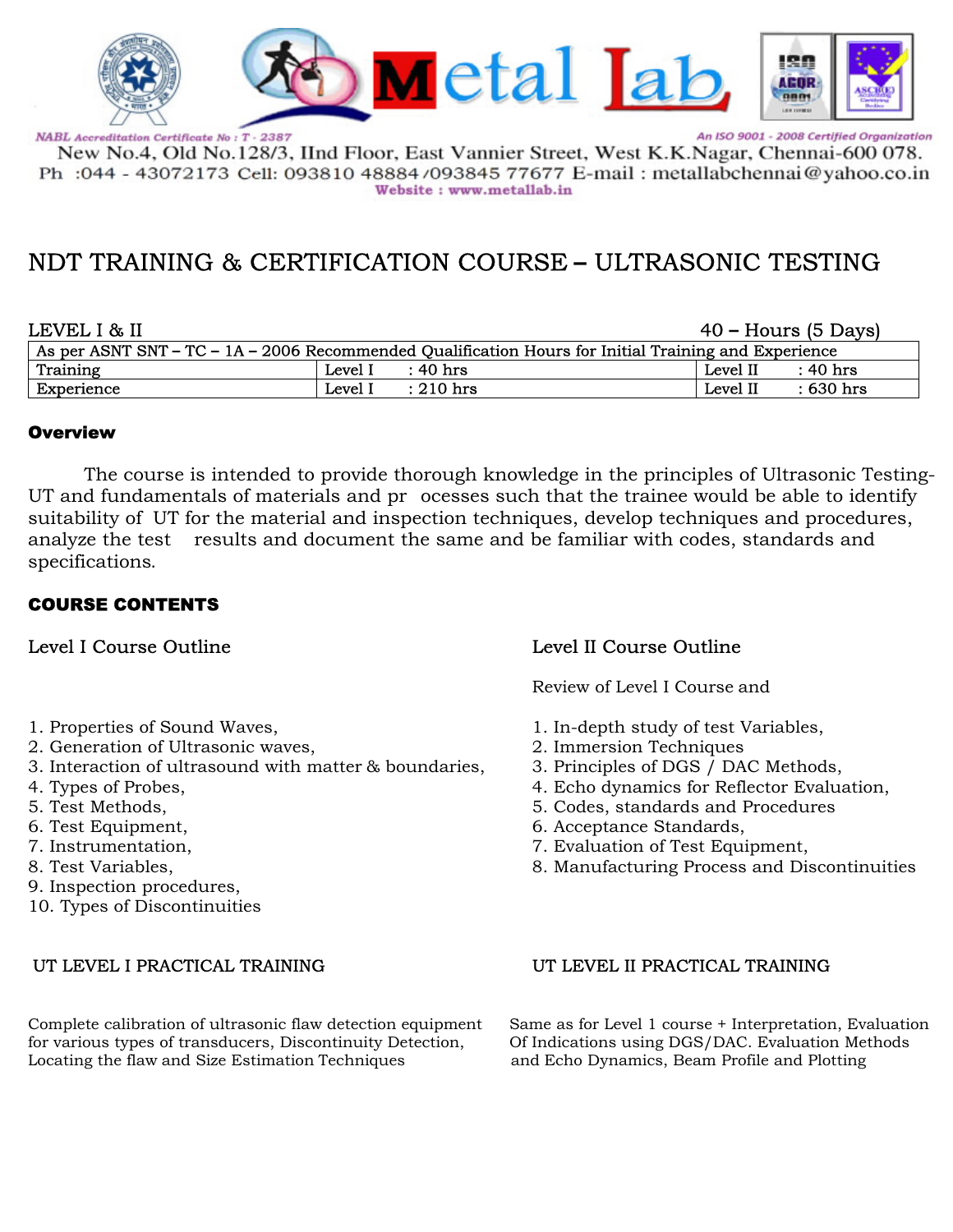

New No.4, Old No.128/3, IInd Floor, East Vannier Street, West K.K.Nagar, Chennai-600 078. Ph : 044 - 43072173 Cell: 093810 48884/093845 77677 E-mail : metallabchennai@yahoo.co.in Website: www.metallab.in

# NDT TRAINING & CERTIFICATION COURSE - MAGNETIC PARTICLE TESTING

| LEVEL I & II<br>$16 -$ Hours (2 Days) |         |                                                                                                        |          |                     |
|---------------------------------------|---------|--------------------------------------------------------------------------------------------------------|----------|---------------------|
|                                       |         | As per ASNT SNT – TC – $1A - 2006$ Recommended Qualification Hours for Initial Training and Experience |          |                     |
| Training                              | Level I | $: 12 \text{ hrs}$                                                                                     | Level II | $\therefore$ 08 hrs |
| Experience                            | Level I | : 70 hrs                                                                                               | Level II | $: 210$ hrs         |

### **OVERVIEW**

The course is intended to provide detailed instruction in theory and practice such that the trainee shall be able to

a. Identify suitability of MT for material and inspection procedure.

- b. Develop inspection techniques and procedure that shall be followed
- c. Analyze, interpret and evaluate the test results.

## COURSE CONTENTS

- 
- 
- 
- 
- 
- 6. Test Equipments and Accessories 6. Preservation of Indications,
- 
- 8. Types of Discontinuities.

Yokes, Prods, Headshot, Central Conductor, Coil Same as Level-I + Interpretation, evaluation and Techniques, using dry, wet ordinary and wet recording of test results fluorescent powders, Demagnetisation

## Level I Course Outline Level II Course Outline

Review of Level I Course and

- 1. Basic of Magnetism,  $\qquad \qquad$  1. Selection of Techniques,
- 2. Magnetization Techniques, 2. Codes, standards and Procedures
- 3. Inspection Mediums, 2. Acceptance Standards<br>4. Inspection Techniques, 2. Acceptance Standards<br>4. Manufacturing Process
- 4. Inspection Techniques, 2008 1. Manufacturing Process and Discontinuities, 2. Indication Classification.
	- 5. Interpretation of Indications,
	-
- 7. Demagnetization, 7. Evaluation of Test Equipment

### UT LEVEL I PRACTICAL TRAINING UT LEVEL II PRACTICAL TRAINING

An ISO 9001 - 2008 Certified Organization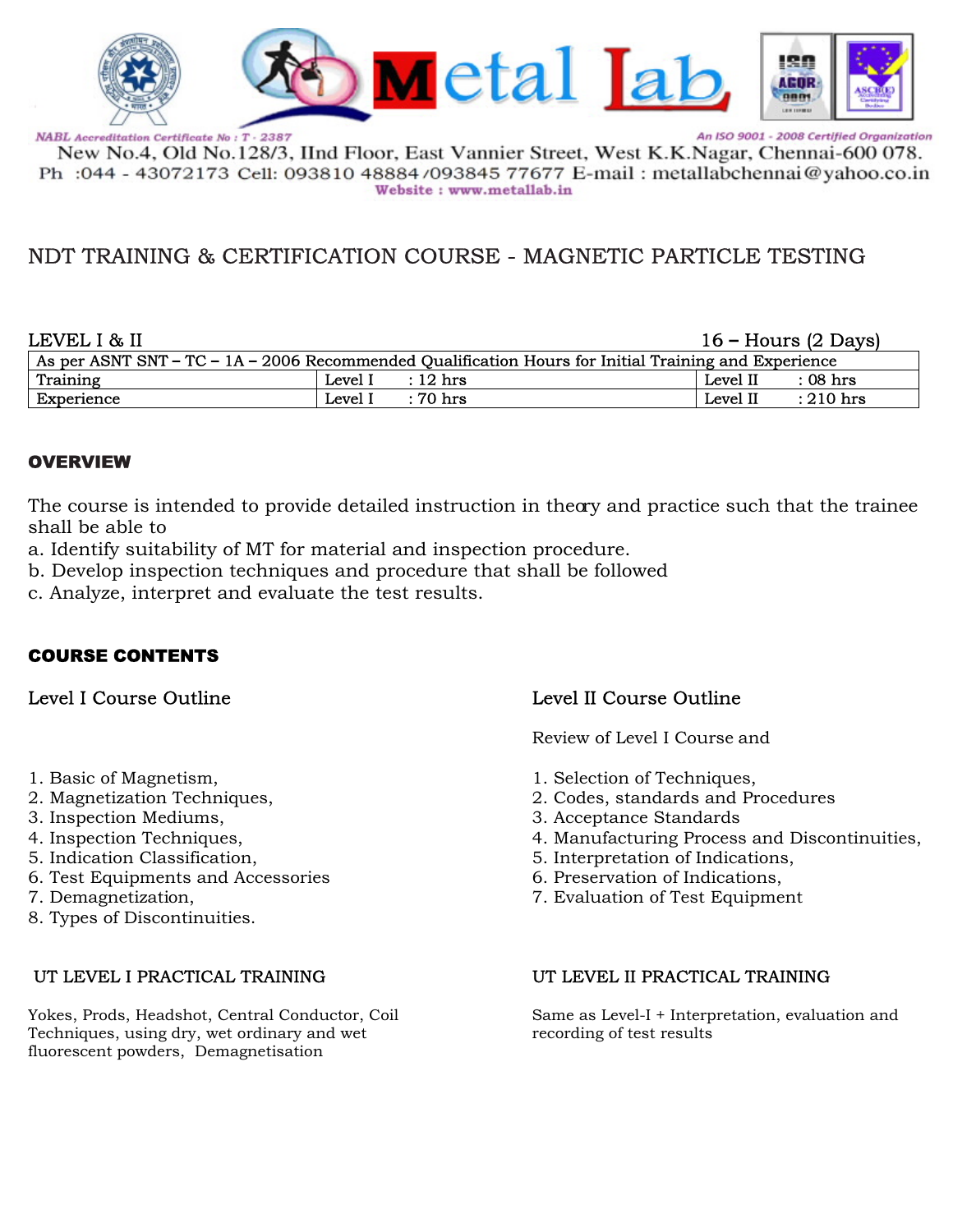

An ISO 9001 - 2008 Certified Organization

New No.4, Old No.128/3, IInd Floor, East Vannier Street, West K.K.Nagar, Chennai-600 078. Ph : 044 - 43072173 Cell: 093810 48884/093845 77677 E-mail : metallabchennai@yahoo.co.in Website: www.metallab.in

# NDT TRAINING & CERTIFICATION COURSE - LIQUID PENETANT TESTING

| LEVEL I & II                                                                                           |         |          |          |             | $16 -$ Hours (2 Days) |
|--------------------------------------------------------------------------------------------------------|---------|----------|----------|-------------|-----------------------|
| As per ASNT SNT – TC – $1A - 2006$ Recommended Qualification Hours for Initial Training and Experience |         |          |          |             |                       |
| Training                                                                                               | Level I | : 04 hrs | Level II | $:08$ hrs   | Total : 12 -hrs       |
| Experience                                                                                             | Level I | : 70 hrs | Level II | $: 140$ hrs | Total: $210 - hrs$    |

### OVERVIEW

The PT course is presented in a manner that promotes understanding and the ability to make immediate application. This is an excellent course for NDT trainees who wants to have Level I and II training in order to qualify for certification as well as facility personnel who are responsible for or oversee the application of Liquid Penetrant Testing

## COURSE CONTENTS

- 1. Basics of Penetrant testing, 1. Selection of techniques,
- 
- 
- 4. Penetrant testing methods and techniques,
- 
- 
- 7. Sensitivity & resolution checking of test systems 7. Codes, standards and procedures
- 8. Types of discontinuities.

of various types of engineering components using dry, wet, solvent suspended developers.

## Level I Course Outline Level II Course Outline

Review of Level I Course and

- 
- 2. Penetrant groups,<br>
2. Manufacturing processes and discontinuities,<br>
3. Pre-cleaning methods,<br>
2. Interpretation of indications,
	- 3. Interpretation of indications, 4. Preservation of indications.
	-
- 5. Types of developers, 5. Evaluation of test materials.
- 6. Inspection procedures, 6. Penetrant materials quality control
	-

### PT LEVEL 1 PRACTICAL TRAINING PT LEVEL II PRACTICAL TRAINING

Visible (Red) and fluorescent Penetrant testing Same as for Level I + Interpretation and Evaluation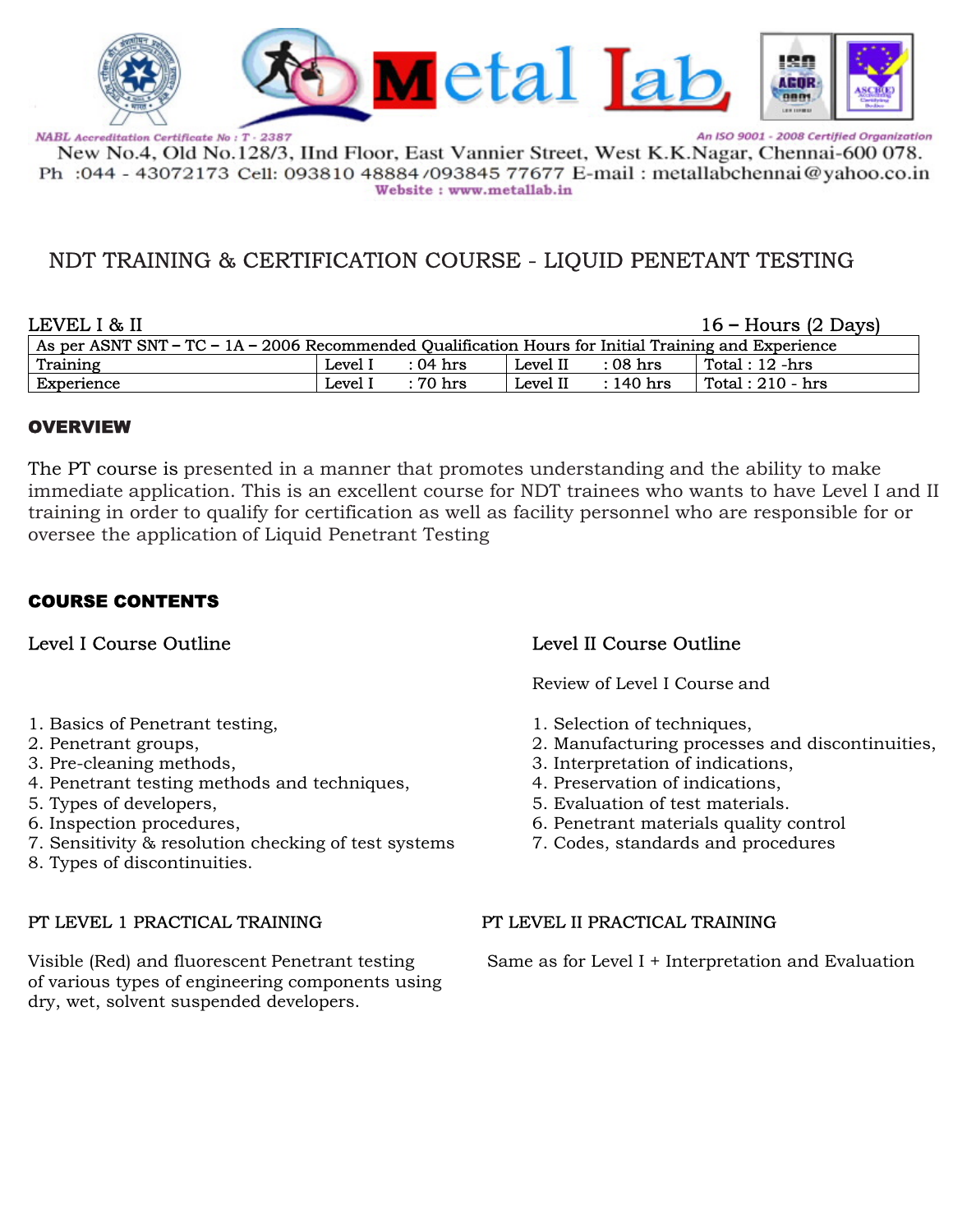

An ISO 9001 - 2008 Certified Organization

New No.4, Old No.128/3, IInd Floor, East Vannier Street, West K.K.Nagar, Chennai-600 078. Ph : 044 - 43072173 Cell: 093810 48884/093845 77677 E-mail : metallabchennai@yahoo.co.in Website: www.metallab.in

# NDT TRAINING & CERTIFICATION COURSE - RADIOGRAPHY TESTING

| $40$ – Hours (5 Days)<br>LEVEL I & II |         |                                                                                                        |          |            |
|---------------------------------------|---------|--------------------------------------------------------------------------------------------------------|----------|------------|
|                                       |         | As per ASNT SNT – TC – $1A - 2006$ Recommended Qualification Hours for Initial Training and Experience |          |            |
| Training                              | Level I | : 40 hrs                                                                                               | Level II | : 40 hrs   |
| Experience                            | Level I | $: 210$ hrs                                                                                            | Level II | $:630$ hrs |

### OVERVIEW

The course is intended to provide through grounding in the principle of Radiographic Testing-RT and fundamentals of material and process such that the trainee would be able to

- a. Identify suitability of RT for the material and inspection technique
- b. Develop techniques and procedures that can be followed by a Level I operator
- c. Analyse the test result and document the same
- d. Be familiar with codes, standards and specifications for RT to evaluate results of the tests
- e. Be conversant with all statutory and safety norms of the authorities under jurisdiction

## COURSE CONTENTS

- 1. Nuclear Physics-Interaction of Radiation with Matter, 1. Non-conventional Radiography
- 2. Shielding, Radiation Detectors, Biological Effects, 2. Techniques in radiography<br>3. Radiation Protection. Basic Rules & Techniques. 3. Codes. standards and Procedures
- 3. Radiation Protection, Basic Rules & Techniques,
- 4. Sources of Radiation and their characteristics,  $\qquad 4.$  Acceptance Standards,
- 
- 
- 7. Inspection Techniques and Procedures,
- 8. Sensitivity & Definition, I.Q.I"s, Other Accessories,
- 9. Types of Discontinuities.

## Level I Course Outline Level II Course Outline

Review of Level I Course and

- 
- 
- 
- 
- 5. Film Radiography 5. Manufacturing processes and discontinuities,
	- 6. Interpretation of Radiographs

### PT LEVEL 1 PRACTICAL TRAINING PT LEVEL II PRACTICAL TRAINING

Radiography of Castings and welds using Same as level-I + Interpretation, evaluation of X-ray and Gamma ray **Radiographs**, recording of test results and preparation of test reports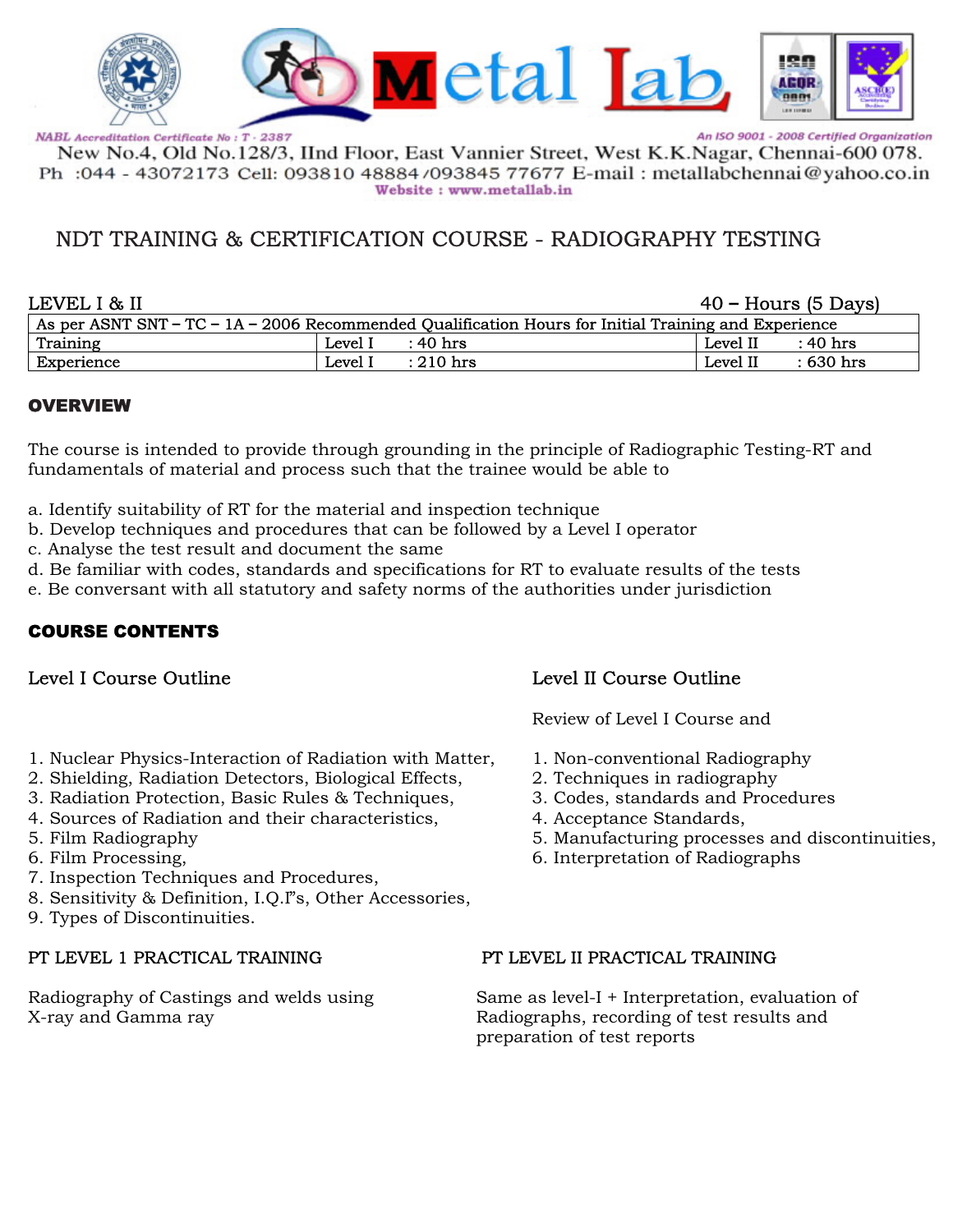

An ISO 9001 - 2008 Certified Organization

New No.4, Old No.128/3, IInd Floor, East Vannier Street, West K.K.Nagar, Chennai-600 078. Ph : 044 - 43072173 Cell: 093810 48884/093845 77677 E-mail : metallabchennai@yahoo.co.in Website: www.metallab.in

# NDT CERTIFICATION COURSE ON VISUAL TESTING

| LEVEL I & II |         |                                                                                                        |          | $24$ – Hours (3 Days) |
|--------------|---------|--------------------------------------------------------------------------------------------------------|----------|-----------------------|
|              |         | As per ASNT SNT – TC – $1A - 2006$ Recommended Qualification Hours for Initial Training and Experience |          |                       |
| Training     | Level I | $:08~\mathrm{hrs}$                                                                                     | Level II | $\therefore$ 16 hrs   |
| Experience   | Level I | $\,$ : 70 hrs                                                                                          | Level II | $: 140$ hrs           |

# COURSE OBJECTIVES

- a. Identifying various weld discontinuities
- b. Understanding the relevant welding technology related to visual inspection
- c. Understanding the need for documentation in welding
- d. Familiarity with codes and standards related to inspection requirements
- e. Carrying out inspection of parent materials and consumables

f. Perform visual inspection of welds, report on them and assess their compliance with specified

g. Gaining sufficient knowledge to successfully complete the CSWIP 3.0 Visual Welding Inspector examinations

# COURSE CONTENTS

- 1. Fundamentals of light and lighting
- 2. Physiology of vision
- 3. Fundamentals of Imaging
- 4. Visual Weld testing practices
- 5. Effect of fatigue
- 6. Fibre optic Bore scopes
- 7. Documentation of visual testing
- 8. Analysis of visual testing

## VT LEVEL II PRACTICAL TRAINING

Light Intensity Measurements, Evaluating discontinuities in Cast, Rolled, Forged, Weldedand inspection of engineering components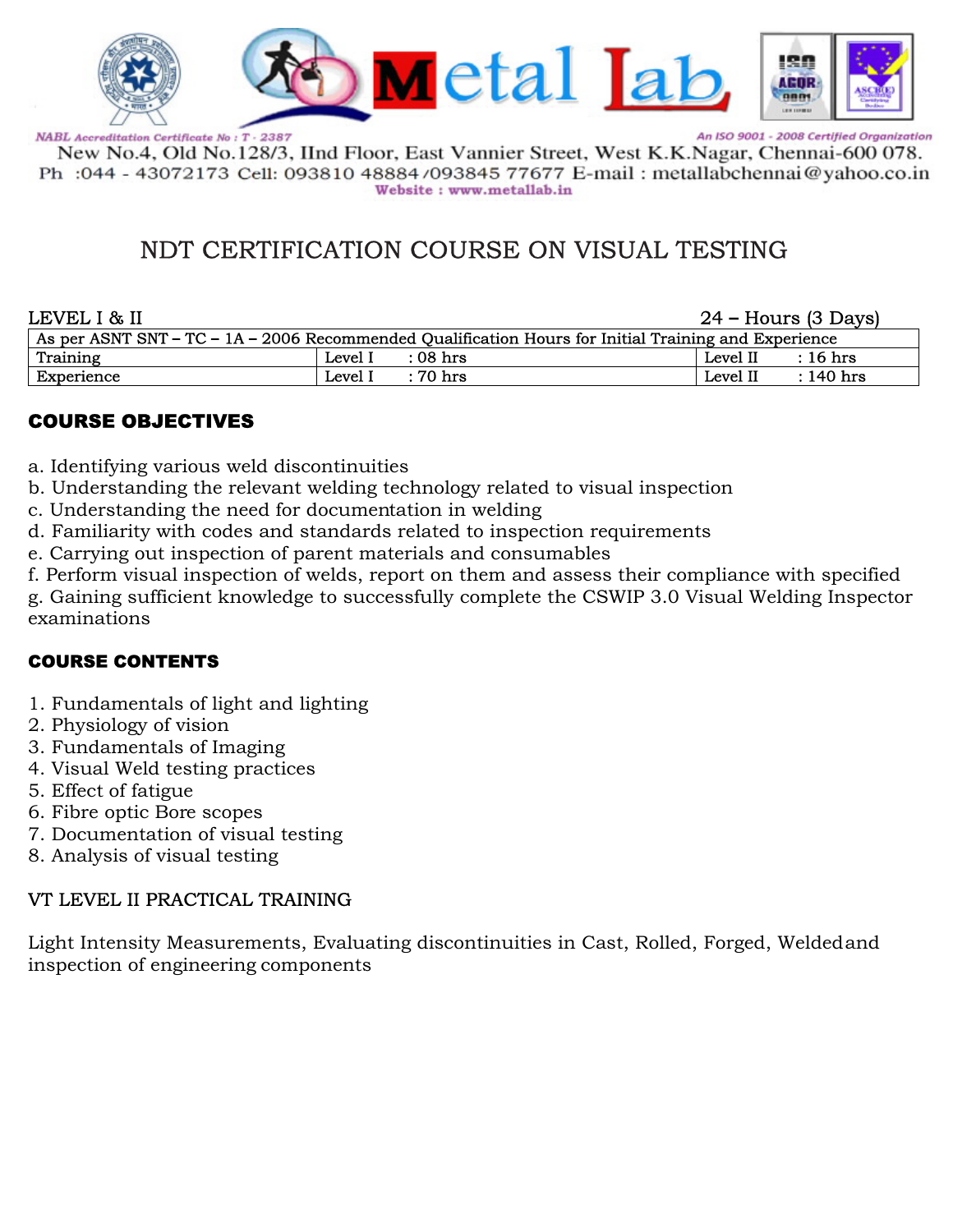

An ISO 9001 - 2008 Certified Organization

New No.4, Old No.128/3, IInd Floor, East Vannier Street, West K.K.Nagar, Chennai-600 078. Ph :044 - 43072173 Cell: 093810 48884/093845 77677 E-mail : metallabchennai@yahoo.co.in Website: www.metallab.in

# TRAINING ON ULTRASONIC TESTING OF WELDS (TKY JOINTS)

| LEVEL II   |                                                                                                        | 2 Days  |
|------------|--------------------------------------------------------------------------------------------------------|---------|
|            | As per ASNT SNT – TC – $1A - 2006$ Recommended Qualification Hours for Initial Training and Experience |         |
| Training   |                                                                                                        | 16 hrs  |
| Experience | Level II Experience                                                                                    | 400 hrs |

### OVERVIEW

This specialized course is presented in a manner that promotes understanding and the ability to conduct T-K-Y Joints Ultrasonic inspection. This is an excellent course for practicing engineers to learn in depth concepts of critical weld examinations. This course covers underlying concepts of TKY weld examination of offshore structural fabrication as per API RP 2X and AWS D1.1

## COURSE CONTENTS

- API-RP 2X (Tubular Connections)
- 1. Selection of probes.
- 2. Construction of DAC.
- 3. Evaluation of defects..
- 4. Acceptance criteria
- AWS D 1.1 (Non tubular connection Steel Structures)
- 1. Statically loaded.
- 2. Cyclically loaded Structures.
- Construction of weld cross section involving curvature using profile-gauge and other methods
- Estimating change of angle, beam-path, surface distance for curved surfaces
- Construction of a flaw locating rule for T K Y Weld Inspections
- Applying acceptance criteria
- Ultrasonic inspection report preparation

## PRACTICAL TRAINING

• Sample Test Specimens containing T, K, Y welded joints on plates and pipes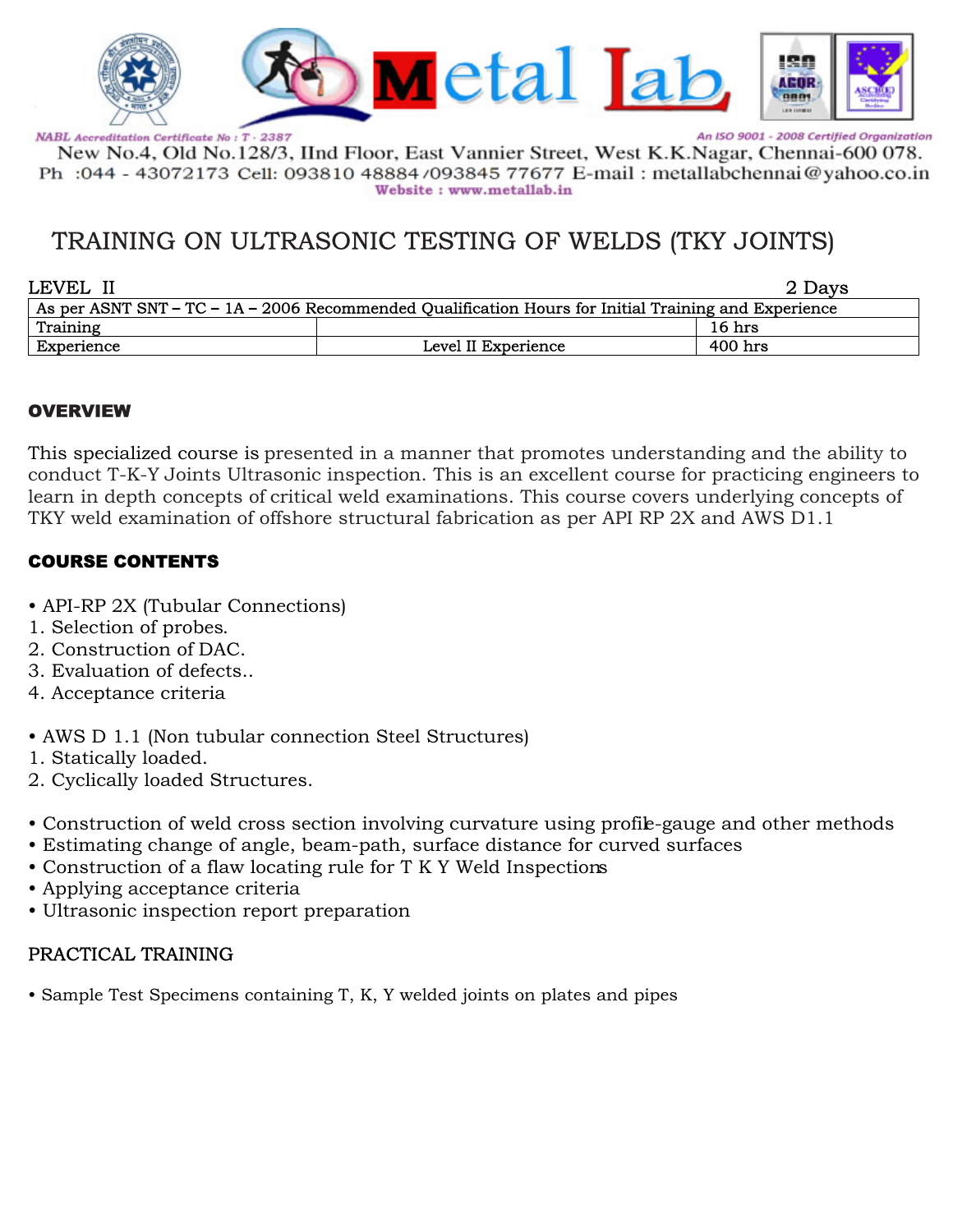

An ISO 9001 - 2008 Certified Organization

New No.4, Old No.128/3, IInd Floor, East Vannier Street, West K.K.Nagar, Chennai-600 078. Ph : 044 - 43072173 Cell: 093810 48884/093845 77677 E-mail : metallabchennai@yahoo.co.in Website: www.metallab.in

# NDT COURSE ON ULTRASONIC THICKNESS TESTING

### LEVEL II (Limited Certification)

|  | 2 Days |
|--|--------|
|  |        |

| As per ASNT SNT – TC – 1A – 2006 Recommended Qualification Hours for Initial Training and Experience |                       |  |  |  |
|------------------------------------------------------------------------------------------------------|-----------------------|--|--|--|
| Training                                                                                             | Level II : $08 - hrs$ |  |  |  |
| Experience                                                                                           | Level II : $40 - hrs$ |  |  |  |

# COURSE OBJECTIVES

To provide a basic knowledge of ultrasonics to enable a participant to carry out thickness gauging tests according to an established procedures. The course is especially designed to provide a sound theoretical knowledge and practical skills for carrying out ultrasonic thickness testing

## COURSE CONTENTS

- 1. Introduction
- 2. Ultrasonic Fundamentals
- 3. Ultrasonic Transducers Construction and Operation
- 4. Longitudinal Waves
- 5. Interfaces
- 6. Effects of Reflector/Test Geometry
- 7. Pulse-Echo Test Set up
- 8. Couplants and Coupling Techniques
- 9. Ultrasonic Instrumentation
- 10. Thickness Measurement

## LEVEL II PRACTICAL TRAINING

Ultrasonic thickness testing of pipes, tubes, hollow machined components, castings, plates and corroded parts